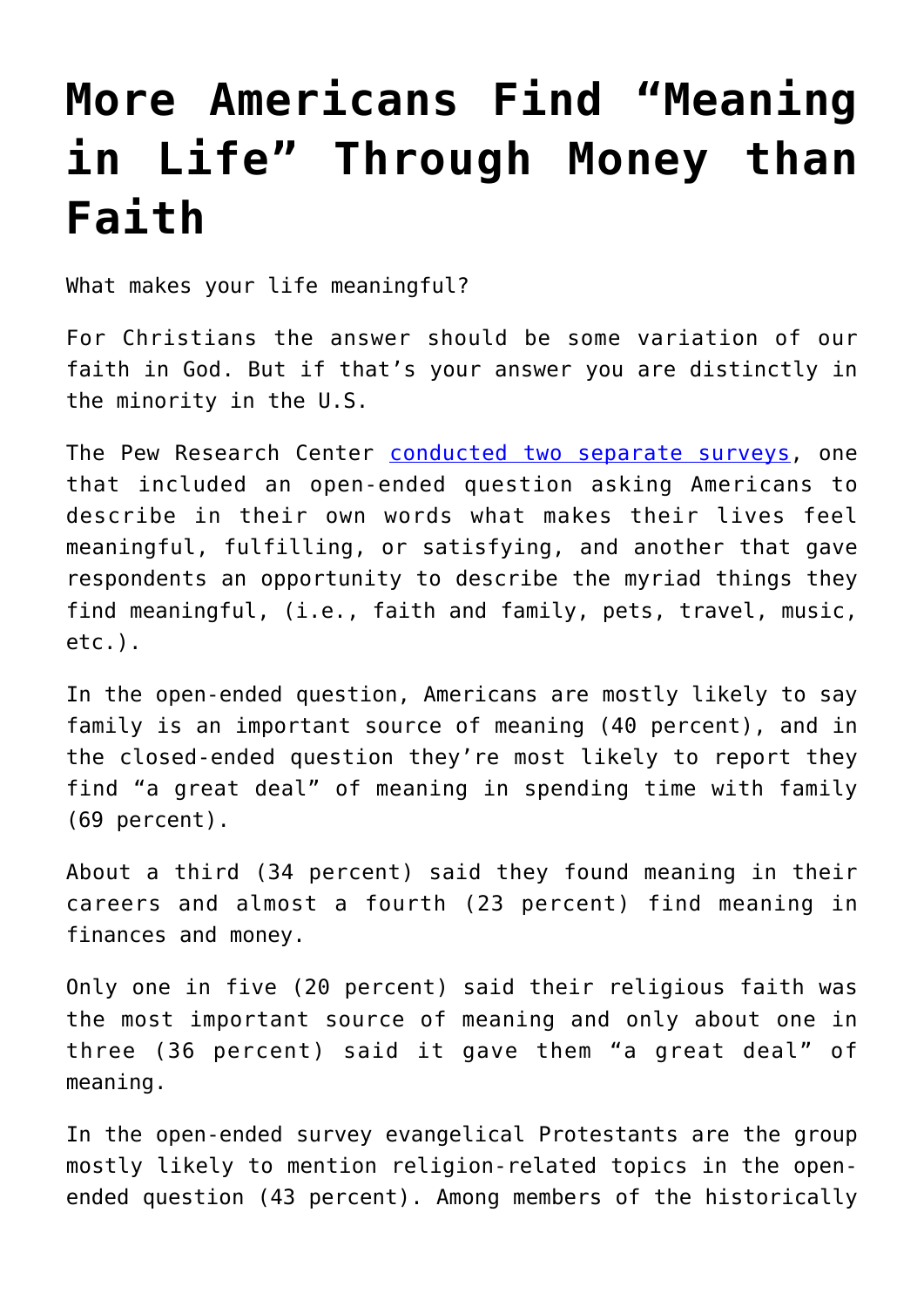black Protestant tradition, 32 percent mention faith and spirituality, as do 18 percent of mainline Protestants, and 16 percent of Catholics.

In the closed-ended survey evangelicals are also the most likely (65 percent) to say it provides "a great deal" of meaning in their lives. Among members of the historically black Protestant tradition, 62 percent say it provides "a great deal" of meaning, as do 41 percent of Catholics, and 39 percent of mainline Protestants.

In the closed-ended survey mainline Protestants are the most likely to say family is the most important source of meaning (54 percent), as do half of Catholics (50 percent), a third of all members of the historically black Protestant tradition (37 percent), and a third of evangelicals (31 percent).

Americans who identify as conservative or very conservative are more likely to find meaning in religion (30 percent and 38 percent), while Americans who identify as liberal or very liberal more likely to find meaning in creativity and social causes (14 percent and 30 percent). Americans who identify as conservative or very conservative are more likely than others to say they find "a great deal" of meaning in their religious faith (62 percent and 50 percent), while those who are liberal or very liberal are more likely than conservatives to say they find a great deal of meaning in arts and crafts and social or political causes (30 percent and 34 percent).

Liberal Americans are also more likely than conservatives to say that social or political causes provide them with "a great deal" of meaning (19 percent versus 10 percent). And among those identifying as "very liberal," three-in-ten (30 percent) say they find a great deal of meaning in social or political causes, almost three times the rate seen in the general public.

—